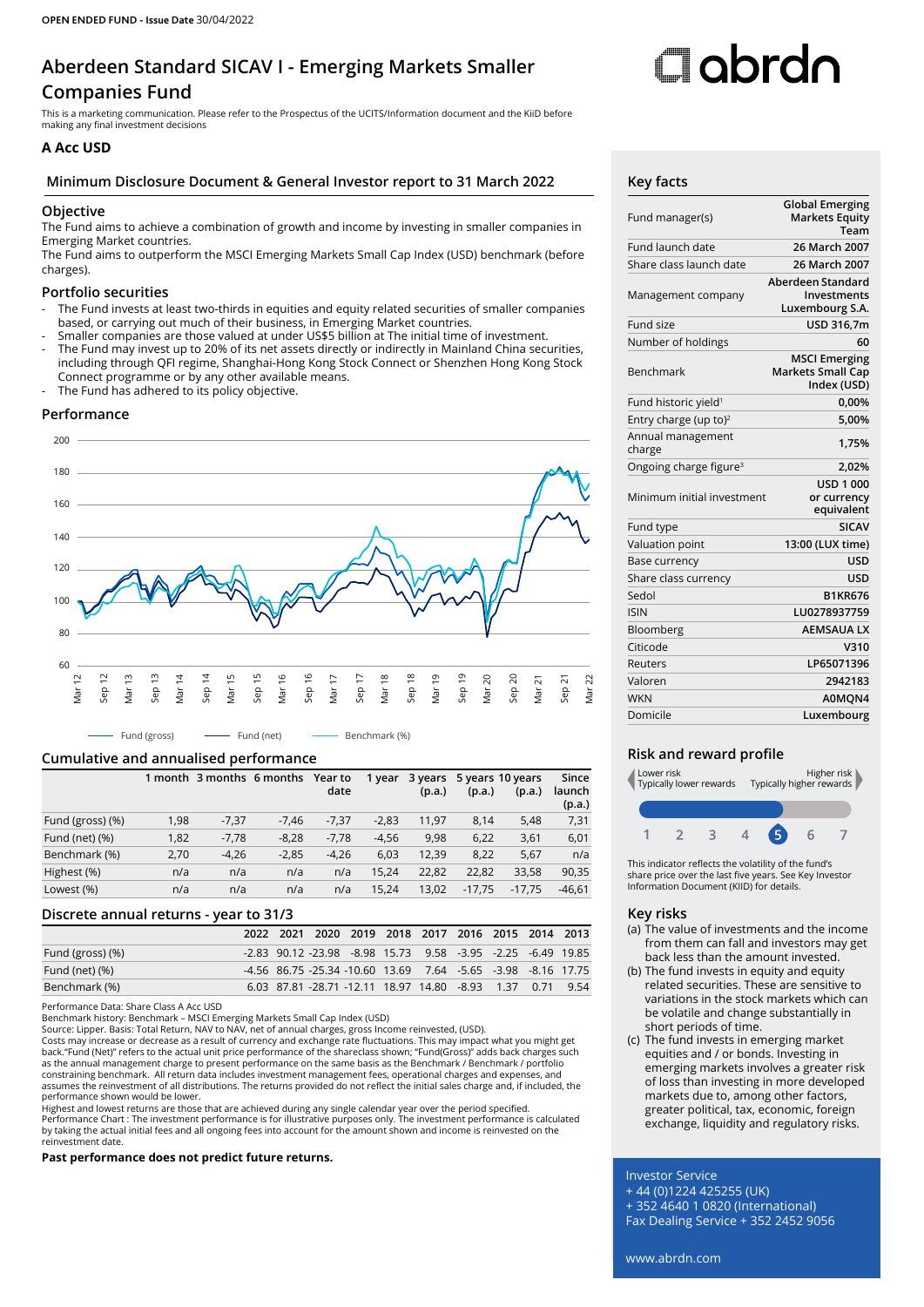#### **Management process**

The Fund is actively managed.

- The benchmark is used as a reference point for portfolio construction and as a basis for setting risk constraints.
- In order to achieve its objective, the Fund will take positions whose weightings diverge from the benchmark or invest in securities which are not included in the benchmark. The investments of the Fund may deviate significantly from the components and their weightings in the benchmark.
- Due to the active nature of the management process, the Fund's performance profile may deviate significantly from that of the benchmark over the longer term.
- abrdn integrate environmental, social and governance (ESG) considerations within the investment process. Details of the Equity ESG Integration Approach are published at www.abrdn.com under "Sustainable Investing".

#### **Top Ten Holdings**

| Mphasis Ltd                               | 3,9  |
|-------------------------------------------|------|
| Pacific Basin Shipping Ltd                | 3,9  |
| FPT Corp                                  | 3,7  |
| <b>ASM International NV</b>               | 3,1  |
| <b>TOTVS SA</b>                           | 2,9  |
| Chunbo Co Ltd                             | 2,9  |
| Piramal Enterprises Ltd                   | 2,8  |
| Prestige Estates Projects Ltd             | 2,8  |
| Hansol Chemical Co Ltd                    | 2,7  |
| Multiplan Empreendimentos Imobiliarios SA | 2,7  |
| Assets in top ten holdings                | 31.4 |

#### **Asset allocation & Sector breakdown with Previous quarter comparision(%)**

|                        | Q1   | Q4   |
|------------------------|------|------|
| Information Technology | 30,6 | 33,7 |
| Industrials            | 13,8 | 12,3 |
| Consumer Discretionary | 12,5 | 12,6 |
| Real Estate            | 9,0  |      |
| Financials             | 8,8  | 8,9  |
| Health Care            | 7,4  | 5,9  |
| Materials              | 5,4  | 6,6  |
| Consumer Staples       | 5,3  | 8,4  |
| Other                  | 3,7  | 8,7  |
| Cash                   | 3,5  | 2,9  |

#### **Country (%)**

| India                     | 21,1                                                                                                                                     |
|---------------------------|------------------------------------------------------------------------------------------------------------------------------------------|
| Taiwan, Republic of China | 16,01<br>$\mathcal{L}^{\text{max}}_{\text{max}}$ and $\mathcal{L}^{\text{max}}_{\text{max}}$ and $\mathcal{L}^{\text{max}}_{\text{max}}$ |
| Korea (South)             | 12.01<br>$\mathcal{L}^{\text{max}}_{\text{max}}$ and $\mathcal{L}^{\text{max}}_{\text{max}}$ and $\mathcal{L}^{\text{max}}_{\text{max}}$ |
| Brazil                    | 9,91                                                                                                                                     |
| China                     | 9,41<br>$\mathcal{L}^{\text{max}}_{\text{max}}$ and $\mathcal{L}^{\text{max}}_{\text{max}}$ and $\mathcal{L}^{\text{max}}_{\text{max}}$  |
| Viet Nam                  | 5,6                                                                                                                                      |
| Mexico                    | 5,4<br>a sa nag                                                                                                                          |
| Hong Kong                 | 3,8                                                                                                                                      |
| Other                     | 13,4                                                                                                                                     |
| Cash                      | 3,5                                                                                                                                      |
|                           |                                                                                                                                          |

Source : abrdn 31/03/2022

Figures may not always sum to 100 due to rounding.

**Statement of Changes- As compared to last quarter, there have been changes to the composition by asset allocation & sector breakdown as** 

**shown in the table above.**

#### (d) The shares of small and mid-cap companies may be less liquid and more volatile than those of larger companies.

- (e) The fund may invest in companies with Variable Interest Entity (VIE) structures in order to gain exposure to industries with foreign ownership restrictions. There is a risk that investments in these structures may be adversely affected by changes in the legal and regulatory framework.
- (f) Investing in China A shares involves special considerations and risks, including greater price volatility, a less developed regulatory and legal framework, exchange rate risk/controls, settlement, tax, quota, liquidity and regulatory risks.
- (g) The use of derivatives carries the risk of reduced liquidity, substantial loss and increased volatility in adverse market conditions, such as a failure amongst market participants. The use of derivatives may result in the fund being leveraged (where market exposure and thus the potential for loss by the fund exceeds the amount it has invested) and in these market conditions the effect of leverage will be to magnify losses.

#### **Total expense ratio (TER) analysis**

| Management fee                   | 1.8 |
|----------------------------------|-----|
| Performance fee                  | 0.0 |
| Operating admin &<br>service fee | 0.3 |
| <b>TOTAL TER</b>                 | 2.1 |
|                                  |     |

Audit expenses and VAT are included within Operating Admin and Servicing Fees.

#### **Risk stats**

| Beta <sup>^</sup>              | 0.91  |
|--------------------------------|-------|
| Fund Volatility <sup>^</sup>   | 21,13 |
| Information Ratio <sup>^</sup> | 0.07  |
| R-Squared <sup>^</sup>         | 0.92  |
| Sharpe Ratio <sup>^</sup>      | 0,54  |
| Tracking Error <sup>^</sup>    | 6.30  |

Source : abrdn. ^ Three year annualised.

#### **Derivative usage**

- Derivatives will only be used for hedging or to provide exposures that could be achieved through investment in the assets in which the Fund is primarily invested. Usage of derivatives is monitored to ensure that the Fund is not exposed to excessive or unintended risks.